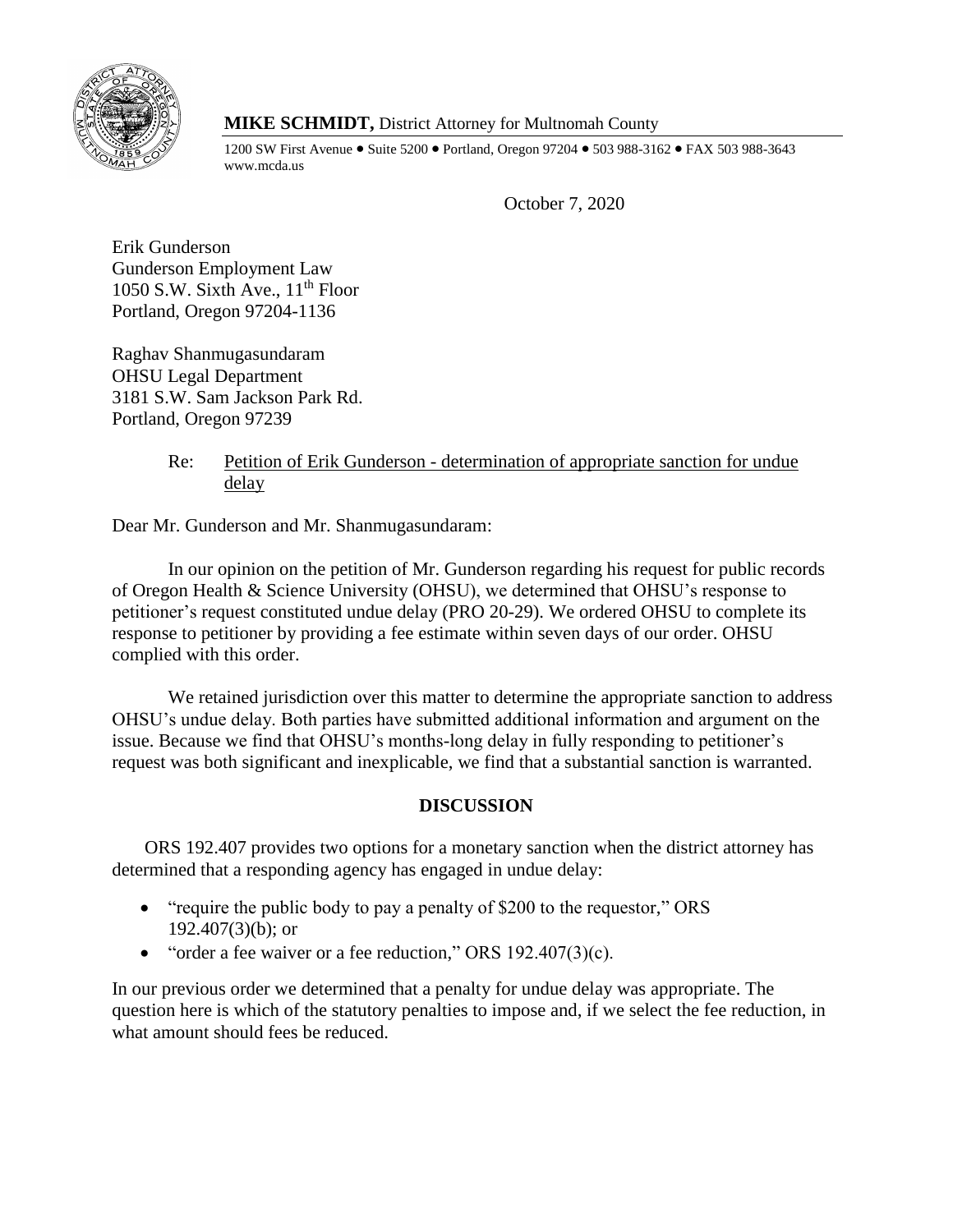Page 2 October 7, 2020 Petition of Erik Gunderson

 $\overline{a}$ 

OHSU argues that because petitioner has expressed that his request is essentially prelitigation discovery in advance of a potential civil lawsuit, the request is therefore private in nature and not related to a public interest that would warrant a fee reduction. OHSU's reliance on the principle of waiving or reducing fees on the basis that disclosure would serve the public interest as described in ORS 192.324(5), is misplaced. Statutory authority to impose a fee reduction in this case does not depend on a finding of the public interest, rather it is intended as a mechanism for assessing a financial penalty for a public body's failure to timely respond to a public records request.

In petitioner's submission on the issue of a penalty, he requests compensation for his time working on this matter. He calculates his time at 9.1 hours, of which he rates the market value at \$350/hour for a total of \$3,185. This request is also misplaced. Oregon law provides no authority to the district attorney to order attorney's fees on a public records petition. *Petition of Jeff Merrick, MCDA PRO 17-63 (2018)*.

The penalty provision under ORS 192.407(3) was added to the statute in 2019 and, as such, there are few precedents to refer to in determining its appropriate use. The statute points us to craft a penalty that is reasonably calculated to address the failure on the part of the public body. OHSU argues that if we impose a sanction, that we should impose only the \$200 penalty under ORS 192.407(3)(b). This does not meet the gravity of their failure in the present matter.

As we discussed in our original opinion PRO 20-29, OHSU failed to fully respond to petitioner's request for 215 days before he filed his petition with this office, and only after we issued an order for OHSU to complete its estimate of fees did the organization do so. In all of their submissions to this office, OHSU has provided no explanation for its failure. In OHSU's favor, their correspondence does evidence attempts to work with petitioner to refine his requests and they did provide him with estimates of the number of hours it would take for staff to produce the documents he requested. As such, petitioner had some basis on which to assess the costs of his individual requests.<sup>1</sup> However, given that OHSU plainly failed to meet its statory obligation and has provided no explanation why this failure should be excused, we find that a substantial fee reduction is warranted. We find that a 20% reduction is appropriate under the totality of circumstances.

### **ORDER**

For the reasons stated above, OHSU is ordered to reduce any fees assessed to petitioner by 20% as penalty for its undue delay.

<sup>&</sup>lt;sup>1</sup> Even assuming use of the minimum wage of \$11.25/hour, the 340 hours quoted by OHSU in June would amount to \$3,825 – a substantial cost for document production even as an absolute minimum. OHSU eventually quoted \$19,441.45 in total to compensate 305 hours of staff time to produce the requested documents. Petitioner has since withdrawn two individual requests, which brings the total to \$15,664.45.